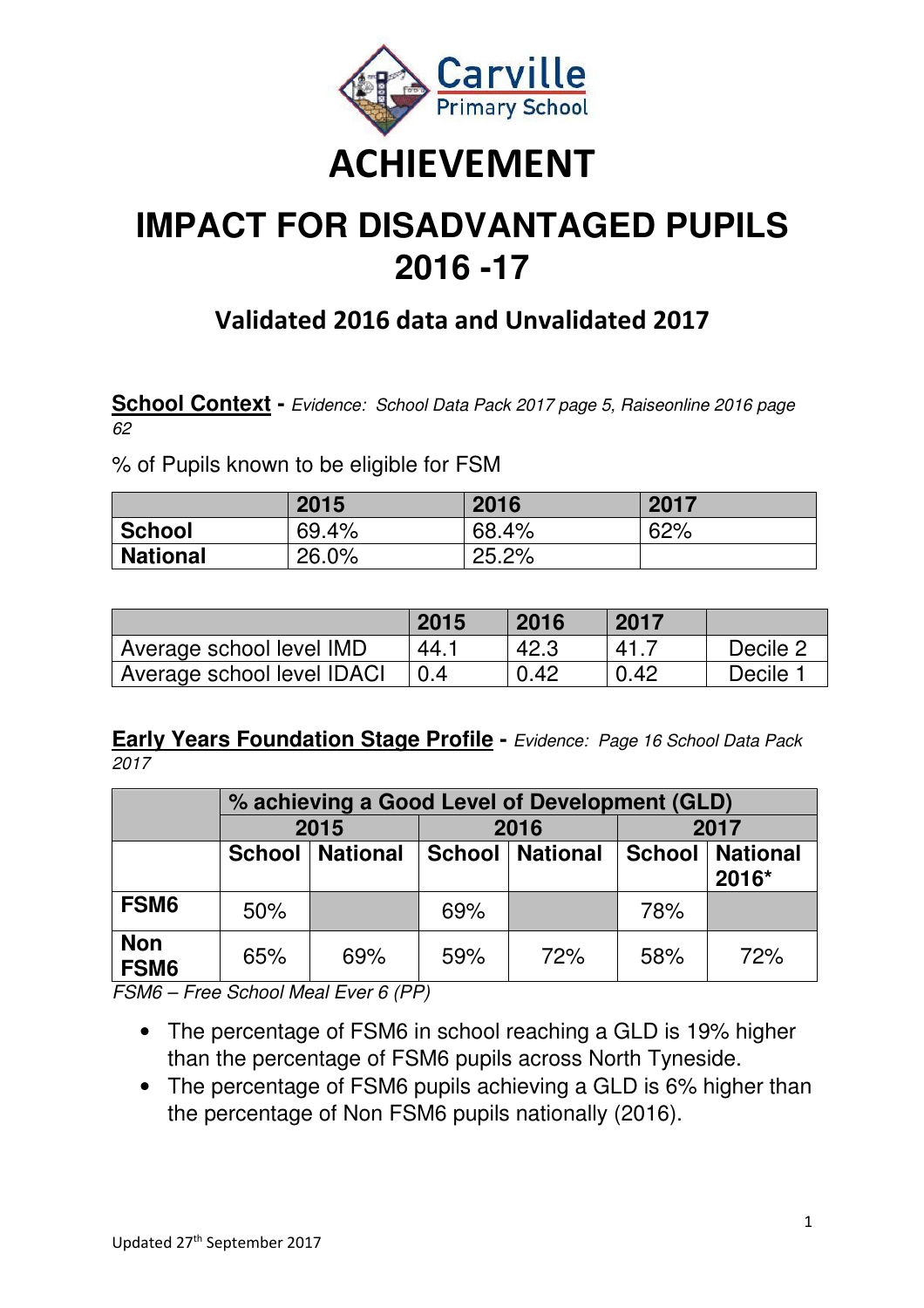**Y1 Phonics Screening Check -** Evidence: Page 24 School Data Pack 2017 page 24, RAISEonline 2016 page 51

| Working at or above     | 2015 | 2016 | 2017    |
|-------------------------|------|------|---------|
| FSM <sub>6</sub>        | 71%  | 83%  | 77%     |
| <b>Non FSM6</b>         | 100% | 77%  | 76%     |
| <b>FSM6 NT</b>          | 66%  | 70%  | 53%     |
| <b>Non FSM6 NT</b>      | 81%  | 84%  | 73%     |
| <b>National non FSM</b> |      | 83%  | *NT 73% |

NT – North Tyneside

- The gap between FSM6 pupils in the school and FSM6 pupils in North Tyneside is 24%.
- A higher proportion of Year 1 FSM6 pupils passed the phonics screening check than Non FSM6 pupils in North Tyneside.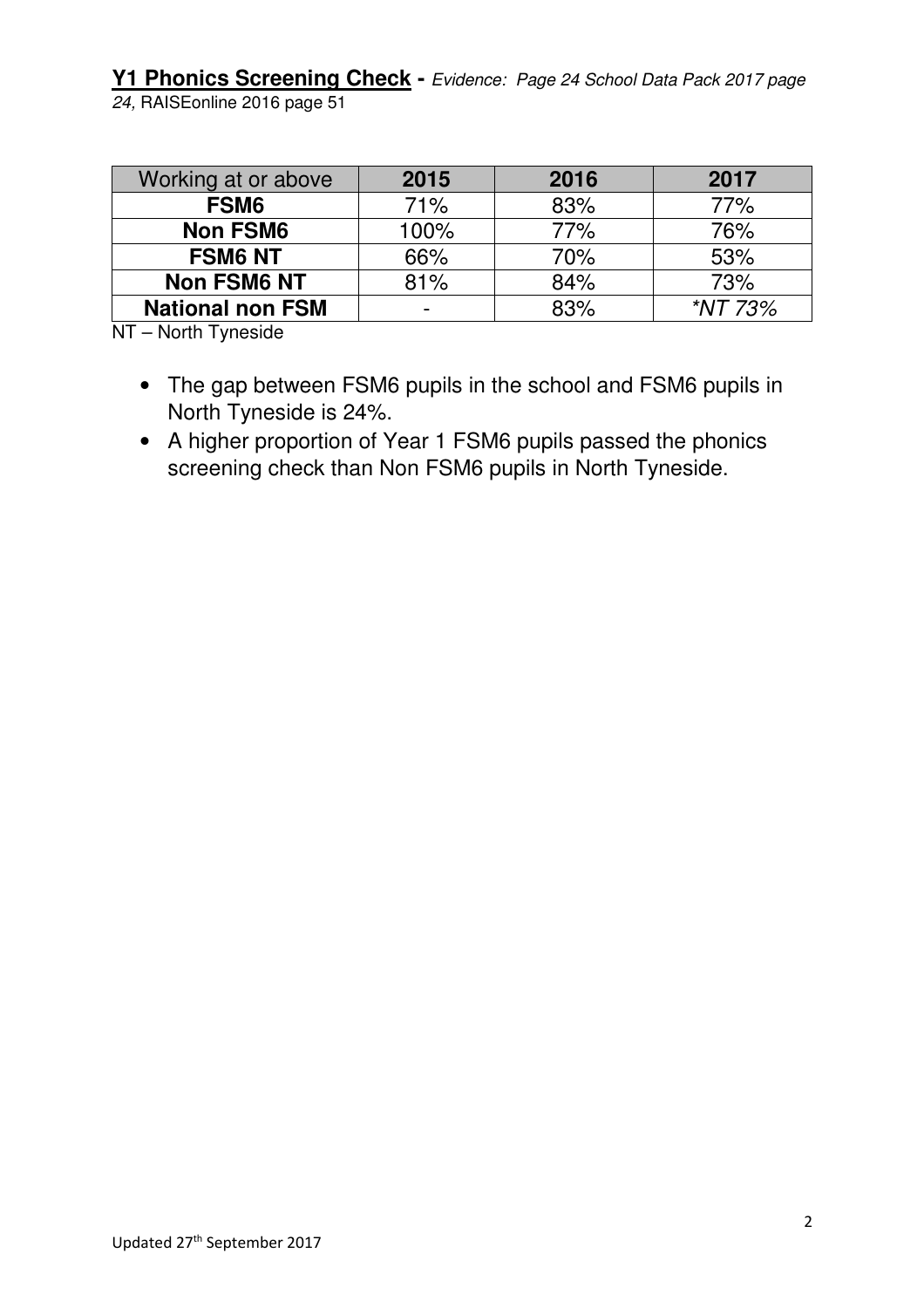**Attainment KS1 2017 Expected Standard -** Evidence: School Data Pack 2017 page 28/29

|                  |               | ALL(R,W,M) |                      | <b>Reading</b> |      |                                      | Writing              |                      |                      | <b>Maths</b>  |      |                      |
|------------------|---------------|------------|----------------------|----------------|------|--------------------------------------|----------------------|----------------------|----------------------|---------------|------|----------------------|
|                  | <b>School</b> |            |                      | <b>School</b>  |      | gui                                  | <b>School</b>        |                      | gui                  | <b>School</b> |      | pai                  |
|                  | 2016          | 2017       | erging               | 2016           | 2017 | $\overline{\mathfrak{a}}$<br>ರಾ<br>ā | 2016                 | 2017                 | ā<br>ā               | 2016          | 2017 |                      |
|                  |               |            | <b>National</b><br>Ĕ |                |      | Enti<br>Nati                         |                      |                      | National<br>띹        |               |      | Emerging<br>National |
| <b>FSM</b>       | 70%           | 62%        |                      | 70%            | 69%  |                                      | 75                   | 62                   |                      | 75%           | 69%  |                      |
| 6                |               |            |                      |                |      |                                      | $\%$                 | $\%$                 |                      |               |      |                      |
| <b>Non</b>       | 100           | 77%        | 67                   | 100            | 85%  | 79                                   | 100                  | 77                   | 72                   | 100           | 92%  | 78                   |
| FSM <sub>6</sub> | $\%$          |            | $\%$                 | $\%$           |      | $\frac{1}{\sqrt{2}}$                 | $\frac{1}{\sqrt{2}}$ | $\frac{1}{\sqrt{2}}$ | $\frac{1}{\sqrt{2}}$ | $\%$          |      | $\frac{1}{\sqrt{2}}$ |

• A smaller proportion of FSM6 children achieved EXS in all areas compared with the previous year.

**Attainment KS1 2017 Greater Depth -** Evidence: Page 28/29 School Data Pack 2017

|                  |               | ALL(R,W,M) |                         | <b>Reading</b> |      |                                | Writing       |                      | <b>Maths</b>         |               |      |                      |
|------------------|---------------|------------|-------------------------|----------------|------|--------------------------------|---------------|----------------------|----------------------|---------------|------|----------------------|
|                  | <b>School</b> |            |                         | <b>School</b>  |      | ging                           | <b>School</b> |                      |                      | <b>School</b> |      | ig.                  |
|                  | 2016          | 2017       | rging                   | 2016           | 2017 | $\overline{B}$<br>$\circ$<br>Φ | 2016          | 2017                 | ging<br>onal<br>ō    | 2016          | 2017 |                      |
|                  |               |            | <b>National</b><br>Emer |                |      | <u>Tati</u><br>띹               |               |                      | Nati<br>Ĕ            |               |      | Emerging<br>National |
| <b>FSM</b>       | 15%           | 8%         |                         | 25%            | 15%  |                                | 20            | 15                   |                      | 20%           | 23%  |                      |
| 6                |               |            |                         |                |      |                                | $\%$          | $\frac{1}{\sqrt{2}}$ |                      |               |      |                      |
| <b>Non</b>       | 0%            | 23%        | 12 <sub>2</sub>         | 0%             | 31%  | 28                             | 0%            | 23                   | 18                   | 0%            | 23%  | 23                   |
| FSM <sub>6</sub> |               |            | $\%$                    |                |      | $\%$                           |               | $\frac{1}{\sqrt{2}}$ | $\frac{1}{\sqrt{2}}$ |               |      | $\frac{1}{\sqrt{2}}$ |

- A smaller proportion of FSM6 children achieved GDS in Reading, Writing and R,W,M combined compared with the previous year.
- A greater proportion of FSM6 children achieved GDS in Maths.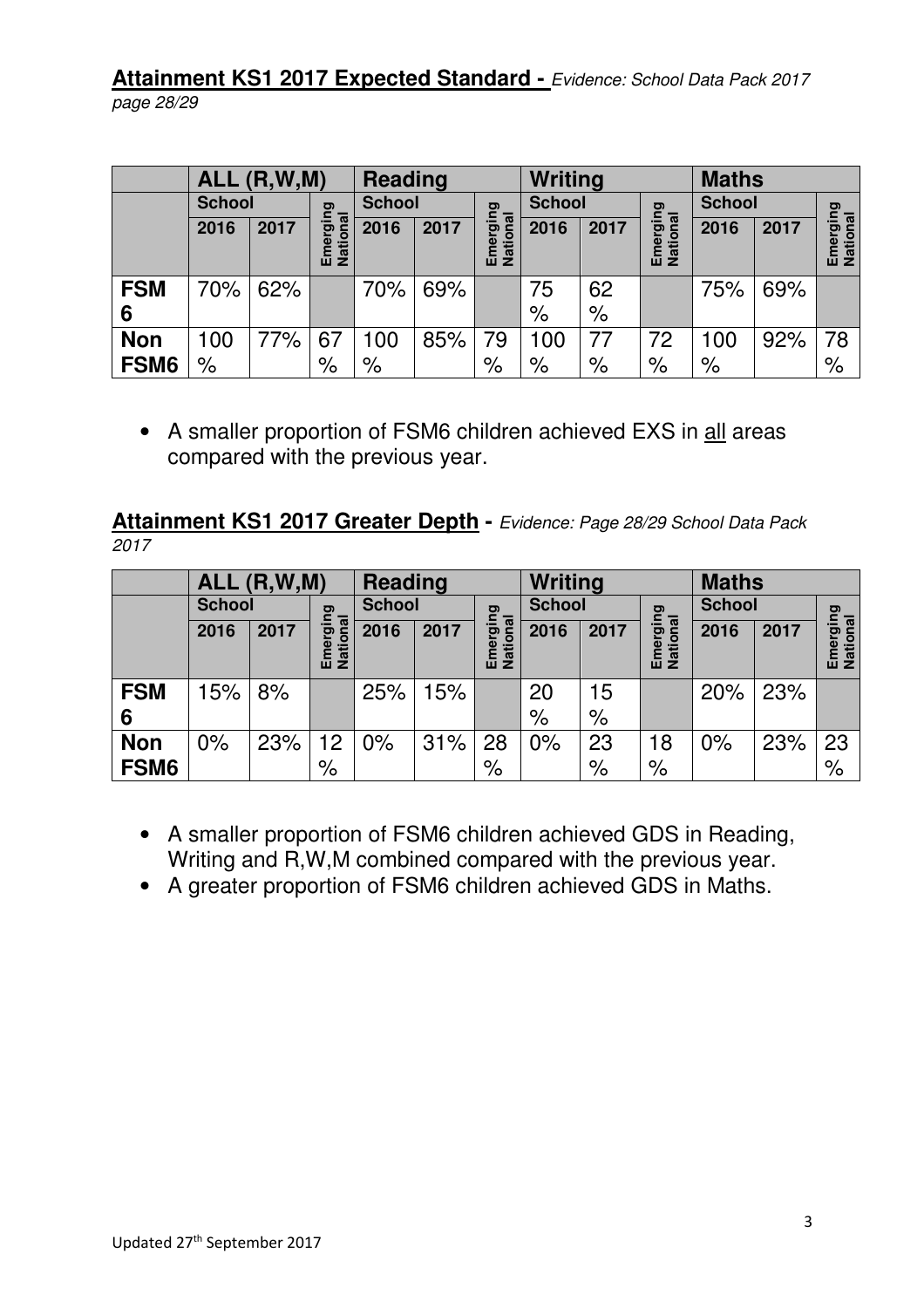**Attainment KS2 Expected Standard - Evidence: School Data Pack 2017 page** 47/48

|                 | Maths,<br>TA)        | <b>Reading</b><br>and Writing |                      | <b>Reading</b> |                      | Writing              |                      | <b>Maths</b>  |                      |      | GPS*                 |                      |                      |                      |                      |
|-----------------|----------------------|-------------------------------|----------------------|----------------|----------------------|----------------------|----------------------|---------------|----------------------|------|----------------------|----------------------|----------------------|----------------------|----------------------|
|                 |                      | <b>School</b>                 |                      |                | <b>School</b>        |                      |                      | <b>School</b> |                      |      | <b>School</b>        |                      |                      | <b>School</b>        |                      |
|                 | 2016                 | 2017                          | Emerging<br>National | 2016           | 2017                 | Emerging<br>National | 2016                 | 2017          | Emerging<br>National | 2016 | 2017                 | Emerging<br>National | 2016                 | 2017                 | Emerging<br>National |
| <b>FSM</b>      | 25                   | 53                            |                      | 38             | 58                   |                      | 69                   | 79            |                      | 25   | 68                   |                      | 38                   | 63                   |                      |
| 6               | $\frac{1}{\sqrt{2}}$ | $\%$                          |                      | $\%$           | $\frac{1}{\sqrt{2}}$ |                      | $\frac{1}{\sqrt{2}}$ | $\%$          |                      | $\%$ | $\frac{1}{\sqrt{2}}$ |                      | $\frac{1}{\sqrt{2}}$ | $\frac{1}{\sqrt{2}}$ |                      |
| <b>Non</b>      | 33                   | 33                            | 67                   | 50             | 33                   | 71                   | 10                   | 67            | 8 <sup>1</sup>       | 83   | 67                   | 80                   | 83                   | 33                   | 81                   |
| <b>FSM</b><br>6 | $\frac{1}{\sqrt{2}}$ | $\frac{1}{\sqrt{2}}$          | $\%$                 | $\%$           | $\%$                 | $\%$                 | $0\%$                | $\%$          | $\%$                 | $\%$ | $\frac{1}{\sqrt{2}}$ | $\frac{1}{\sqrt{2}}$ | $\frac{1}{\sqrt{2}}$ | $\%$                 | $\%$                 |

\* Grammar, Punctuation and Spelling

- A greater proportion of **FSM** children achieved EXS in all areas compared with the previous year.
- A greater proportion of **more able FSM** children achieved EXS in Maths and R,W,M combined compared with the previous year.

#### **Attainment KS2 Greater Depth - Evidence: School in-house data Sept 2017**

|                               | Maths,<br><b>Reading</b><br><b>Reading</b><br>and Writing<br>TA) |               |                      |               | Writing              |                      |               | <b>Maths</b> |                      |      | GPS*                 |                      |      |               |                      |
|-------------------------------|------------------------------------------------------------------|---------------|----------------------|---------------|----------------------|----------------------|---------------|--------------|----------------------|------|----------------------|----------------------|------|---------------|----------------------|
|                               |                                                                  | <b>School</b> |                      | <b>School</b> |                      |                      | <b>School</b> |              |                      |      | <b>School</b>        |                      |      | <b>School</b> |                      |
|                               | 2016                                                             | 2017          | Emerging<br>National | 2016          | 2017                 | Emerging<br>National | 2016          | 2017         | Emerging<br>National | 2016 | 2017                 | Emerging<br>National | 2016 | 2017          | Emerging<br>National |
| <b>FSM</b>                    |                                                                  | $0\%$         |                      |               | 6                    |                      |               | 22           |                      |      | 11                   |                      |      | 17            |                      |
| 6                             |                                                                  |               |                      |               | $\frac{1}{\sqrt{2}}$ |                      |               | $\%$         |                      |      | $\frac{1}{\sqrt{2}}$ |                      |      | $\%$          |                      |
| <b>Non</b><br><b>FSM</b><br>6 |                                                                  | $0\%$         |                      |               | 14<br>$\%$           |                      |               | 14<br>$\%$   |                      |      | 0%                   |                      |      | 14<br>$\%$    |                      |

\* Grammar, Punctuation and Spelling

- A greater proportion of **FSM** children achieved GDS in Writing, Maths and GPaS compared with the previous year.
- A smaller proportion of **FSM** children achieved GDS in Reading compared with the previous year, however, it equates to the **same number** of children.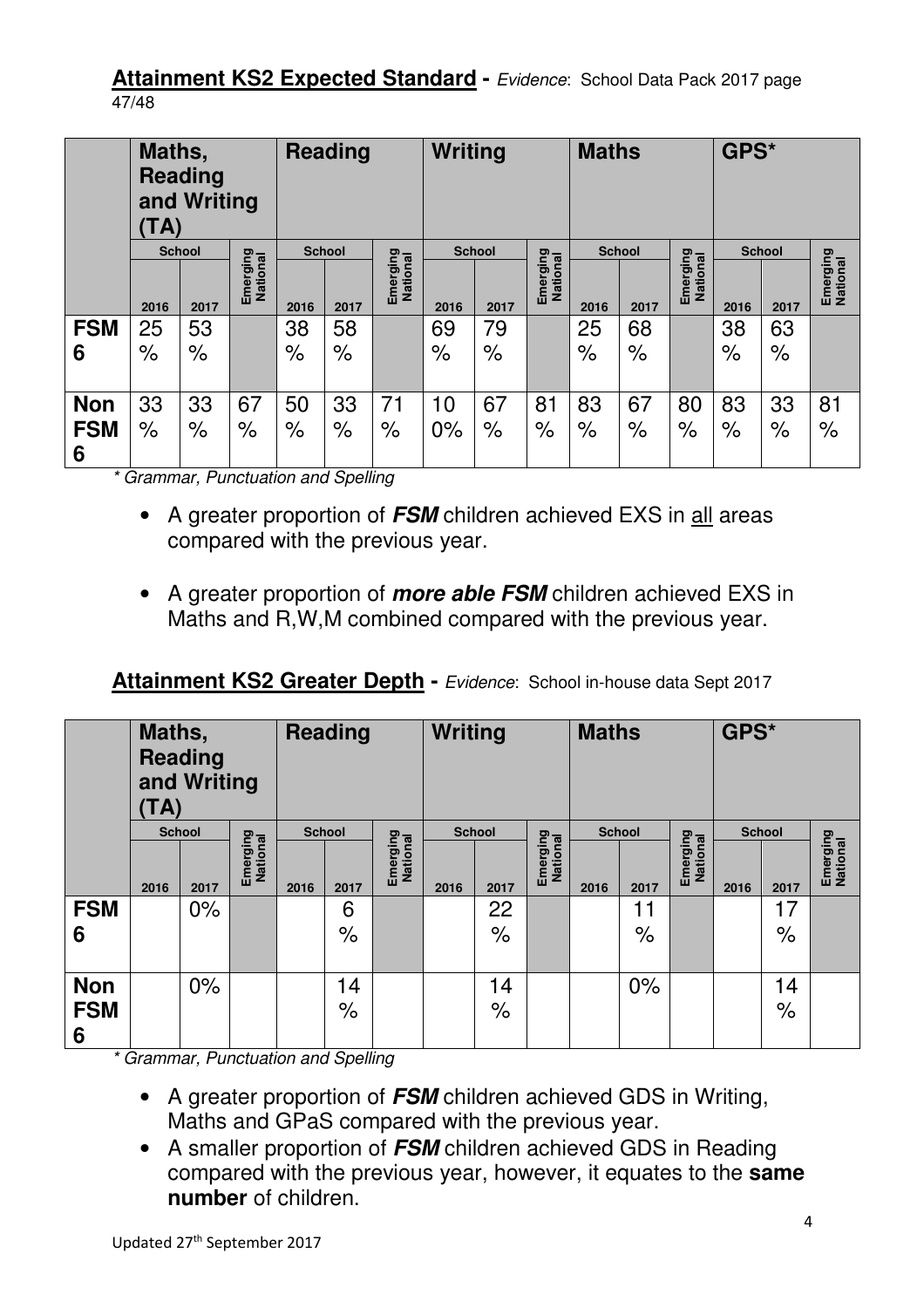- A greater proportion of **more able FSM** children achieved GDS in Writing, Maths and GPaS compared with the previous year.
- A smaller proportion of **more able FSM** children achieved GDS in Reading compared with the previous year, however, it equates to the **same number** of children.

**Attainment KS2 Average Scaled Score -** Evidence: School Data Pack 2017 page 47/48

|                    | <b>Maths</b>  |       |                 | <b>Reading</b> |      |                 |  |  |
|--------------------|---------------|-------|-----------------|----------------|------|-----------------|--|--|
|                    | <b>School</b> |       | <b>Emerging</b> | <b>School</b>  |      | <b>Emerging</b> |  |  |
|                    | 2016          | 2017  | <b>National</b> | 2016           | 2017 | <b>National</b> |  |  |
|                    |               | 2017  |                 |                |      | 2017            |  |  |
| <b>FSM6</b> 96.7   |               | 101.8 |                 | 97.4           | 98.6 |                 |  |  |
| <b>Non</b><br>FSM6 | $103.3$ 98.5  |       | 105.2           | $100.5$   97.3 |      | 105.3           |  |  |

#### **Progress Key Stage 1 – Key Stage 2 (Unvalidated)**

**Free School Meals/Disadvantaged -** Evidence: School Data Pack 2017 page 59

|                | <b>School</b> |         |         | <b>Floor standard</b> |
|----------------|---------------|---------|---------|-----------------------|
|                | 2016          | 2017    |         |                       |
| <b>Reading</b> | $-1.29$       | $-3.52$ | $-0.06$ | Above -5              |

|                | <b>School</b>       |         |         | <b>Floor standard</b> |
|----------------|---------------------|---------|---------|-----------------------|
|                | 2016                | 2017    |         |                       |
| <b>Writing</b> | $+2.1$ <sup>-</sup> | $+3.19$ | $-0.12$ | Above -7              |

|              | <b>School</b> |         |         | <b>Floor standard</b> |
|--------------|---------------|---------|---------|-----------------------|
|              | 2016          | 2017    |         |                       |
| <b>Maths</b> | $-2.99$       | $-0.23$ | $-0.55$ | Above -5              |

Individual pupil level progress scores are calculated in comparison to other pupils nationally. Nationally the average progress score is zero.

> • A score of 0 means pupils in Carville, on average, do about as well as those with similar prior attainment nationally.